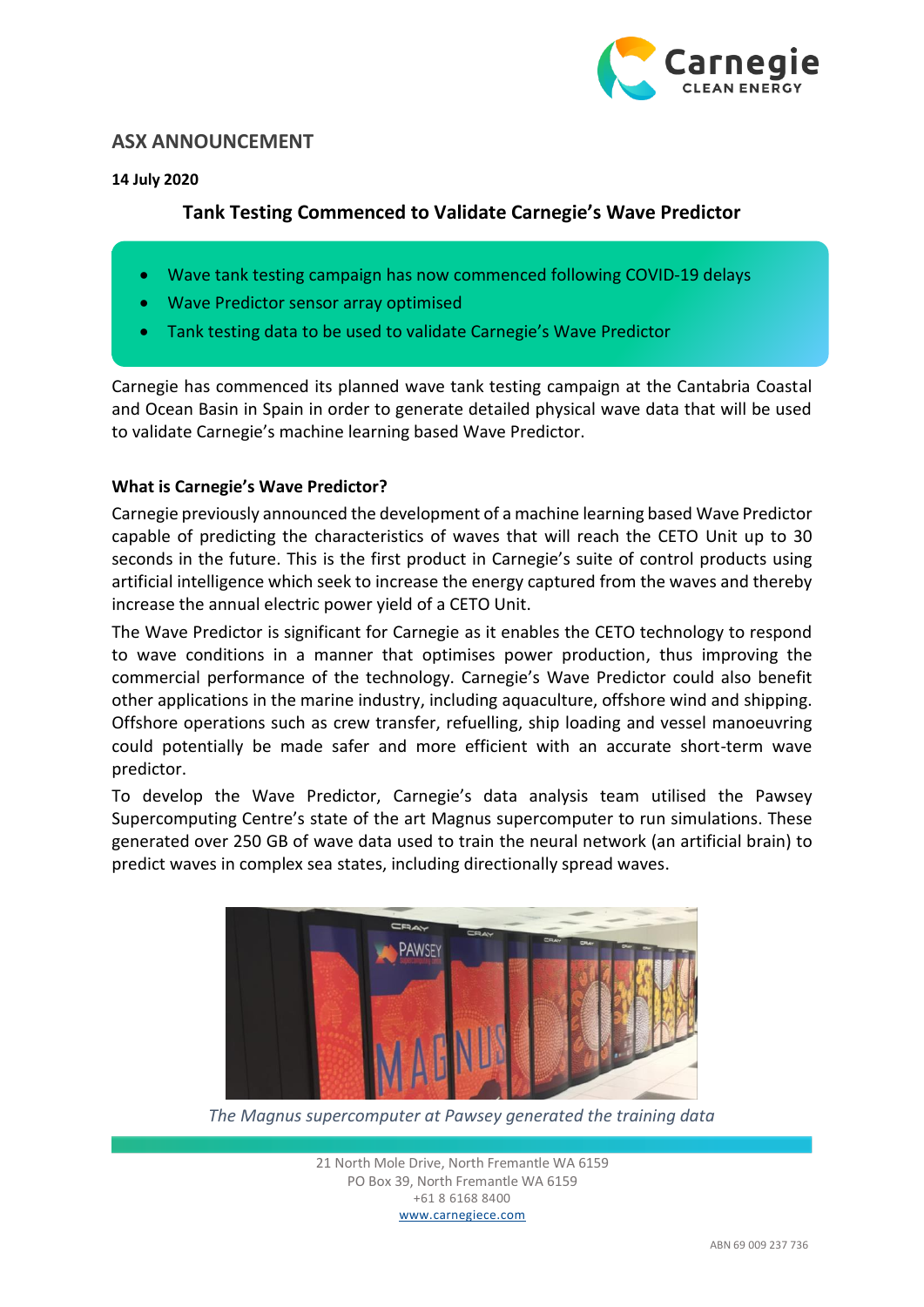

#### **What does this tank testing campaign deliver?**

With the wave predictor originally trained using virtual wave data generated by the supercomputer, this tank testing campaign will now deliver physical wave data measured by an array of equipment installed in the tank. The extensive physical data gathered through this campaign will be used to validate the Wave Predictor's accuracy in wave conditions similar to those encountered at potential offshore deployment sites for CETO.

The tank testing campaign was delayed due to the COVID-19 pandemic but the Carnegie team used the opportunity to refine the size of the array of wave sensor used to perform the prediction. The team has been able to reduce the number of sensors by half with no impact on the accuracy of the prediction. Excellent predictions accuracies averaging 4 % have been achieved using this optimised sensor array. This optimisation will significantly reduce the cost of the Wave Predictor product and make its deployment simpler.



*Carnegie's wave predictor performance showing excellent accuracy over a range of prediction horizons using the optimised wave sensor array.*

### **What is happening during the tank testing campaign?**

Carnegie was awarded funding through the European funded Marinet2 Project to access the wave basin at the Cantabria Coastal and Ocean Basin in Spain. This provides free access to the facility which reduces the Wave Predictor development cost to Carnegie and enables the team to access time at this unique international resource.

The testing was originally scheduled to be undertaken in May, however had to be postponed as the facility was shut down during the COVID-19 pandemic. Following its reopening, the team at Cantabria has been working hard to recover from these delays. These efforts allowed Carnegie's testing campaign to commence yesterday.

At the end of last week, the facility was prepared for the testing and wave sensors were installed in the basin. A total of 24 instruments were deployed, comprising of capacitive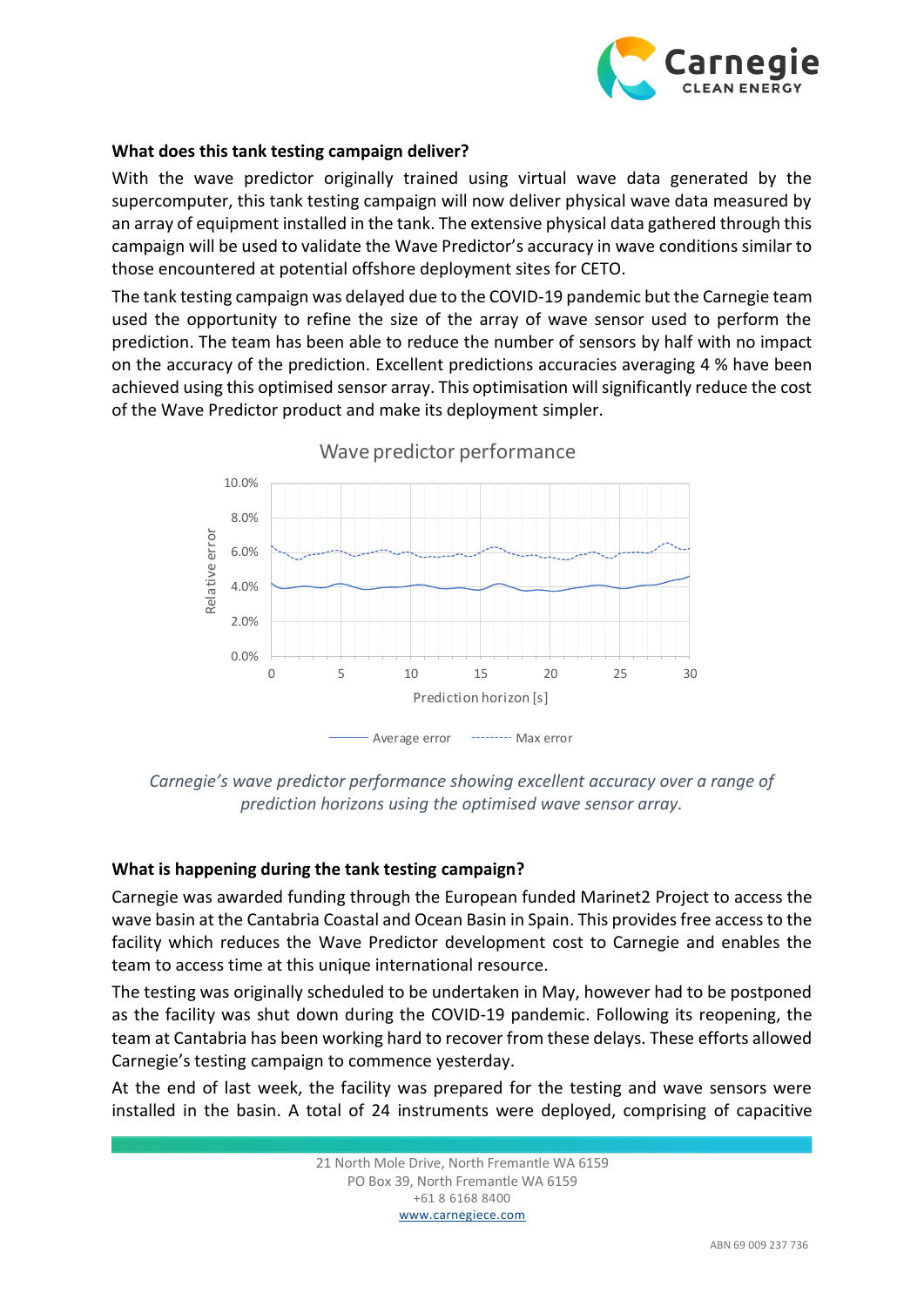

gauges used to measure the wave elevation at specific location in the basin as well as acoustic doppler velocity sensors used to measure wave direction. These sophisticated sensors are required to validate the Wave Predictor for waves coming from multi-directions.



*Preparation of the Wave Basin for Carnegie's test at Cantabria.*

Due to current travel restrictions, the Carnegie team is not able to physically attend the testing campaign, but a live stream video has been set up. This allows Carnegie to engage in the progression of the test and provide direct feedback to the operational team at Cantabria. The time difference between Spain and Perth allows Carnegie to analyse the data produced during each day of test and suggest any adjustments before the next day of testing starts.

The testing will span over the week, running two shift of seven hours per day in order to fasttrack the testing. More than 200 testing runs will be conducted which will produce the equivalent of 230 hours of full-scale wave data. These test runs will cover a wide range of sea states with wave period ranging from 6 to 16 seconds and significant wave height ranging from 1 to 8 m. Three different wave directional spread will also be tested.

This campaign will thus deliver an extensive database of physical wave measurements representative of real ocean conditions expected at future CETO deployment sites. The data

> 21 North Mole Drive, North Fremantle WA 6159 PO Box 39, North Fremantle WA 6159 +61 8 6168 8400 www.carnegiece.com